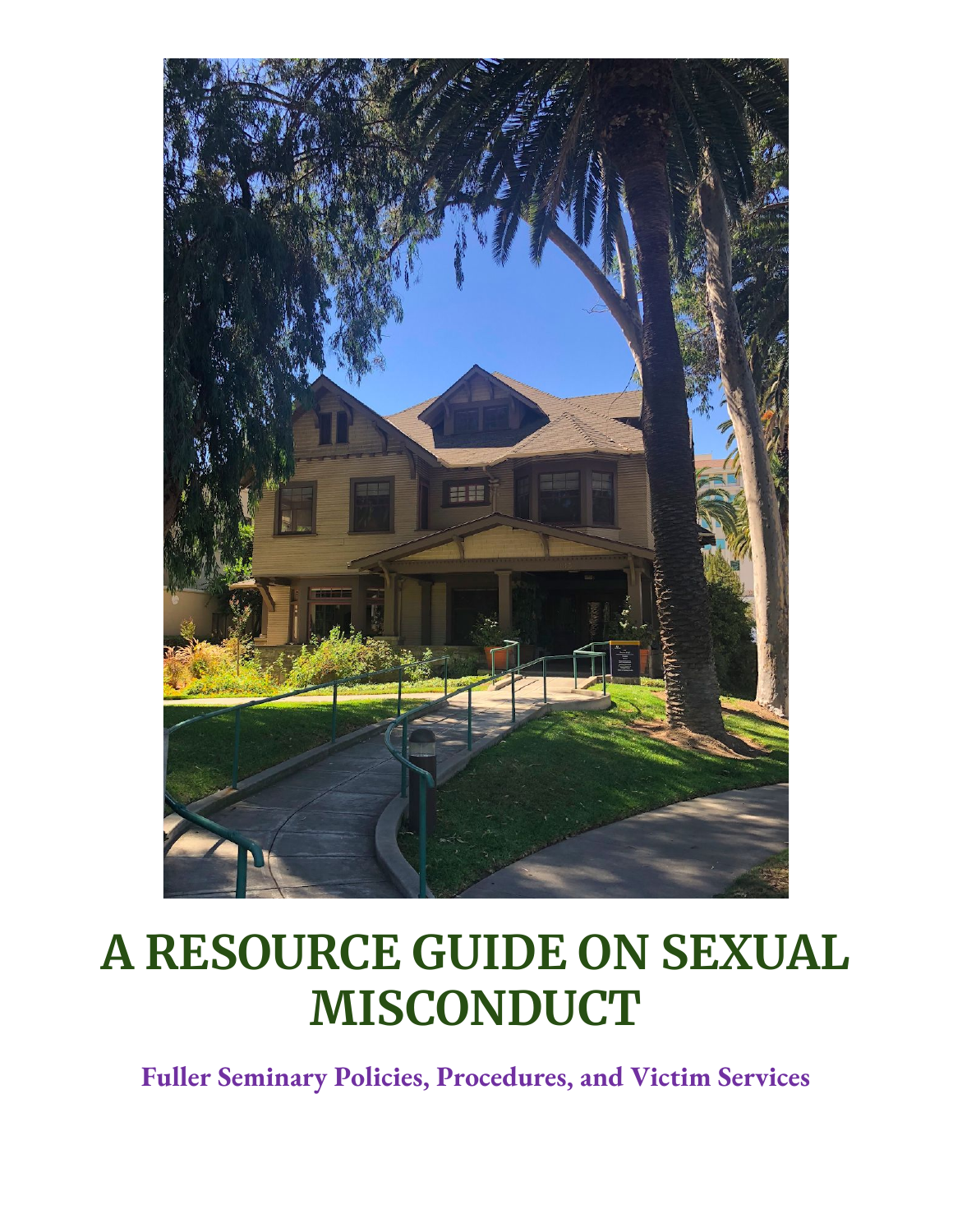# **IF YOU HAVE EXPERIENCED SEXUAL MISCONDUCT**

- 1. Go to a safe location as soon as you are able.
- 2. Seek immediate medical attention if you are injured, or believe you may have been exposed to an STI/STD or potential pregnancy.
- 3. Contact any of the following during their available hours for immediate assistance:
	- a. Executive Director of the Office of Student Concerns (who is also the Title IX and Discrimination officer for students), at 626-584-5678. Regular business hours, M-F
	- b. Executive Director of Human Resources (who is also the Title IX and Discrimination officer for employees), at 626-584-5238. Regular business hours, M-F
	- c. Campus Safety, at 626-584-5444, 24 hours/7 days a week
	- d. Confidential Fuller Reporting Option, Irene Rapp, MS, LMFT, FPFS, at 626-584-5569. Reg. bus. hrs., M-F\*
	- e. Fuller Psychological & Family Services (FPFS), at 626-584-5555. 8:00 a.m.-8:30 p.m., M-F\*
	- f. Confidential Fuller Reporting Option, Seminary Chaplain(s), at 626-584-5273. Regular business hours, M-F\*
	- g. Residents, contact Manager of Housing Services & Rescom, at 626-584-5443. Reg. bus. hrs., M-F
	- h. Peace Over Violence, at 626-793-3385, 24 hours/7 days a week\*
	- i. Rape Abuse and Incest National Network (RAINN), at 800-656-HOPE, 24 hours/7 days a week\*
	- j. Rape Treatment Center, Santa Monica UCLA Medical Center, at 424-259-6000, ext. 0 , 24 hours/7 days a week\*

\*Denotes that this on or off campus resource is confidential.

Note that campus officials may contact on-call staff from other departments when their offices are closed or they are otherwise unavailable to assist immediately. If you are off-campus and experiencing an emergency situation, you can call local police by dialing 911. You may also call the Pasadena police department non-emergency line at 626-744-4501.

- 4. It is important to preserve physical evidence that may include tissue and fluid samples, evidence of violence, sheets, towels, clothing, etc. You may choose to avoid washing, bathing, urinating, etc., until after being examined at the hospital, if possible. Because evidence of a sexual assault can deteriorate quickly, you may choose to seek a medical exam as soon as possible. Evidence collection should be completed within 120 hours of an assault, but fluids, hair samples, and DNA can be collected for a long time thereafter. Even if you have washed, evidence can often still be obtained. After 120 hours, it may still be helpful to have medical attention, even if you are not trying to obtain evidence of an assault. Sexual assault nurse examiners (SANE) are trained in the collection of forensic evidence, and can check for injuries and exposure to sexually transmitted diseases. If you are still wearing any clothes worn during the assault, wear them to the hospital, but bring a change of clothes, as the hospital will keep the clothes you are wearing as evidence. If you have changed clothes, bring the ones you were wearing during the assault to the hospital in a clean paper (not plastic) bag or wrapped in a clean sheet. Leave sheets/towels at the scene of the assault. Police will collect them. Typically, police will be called to the hospital to take custody of the rape kit, but it is up to you whether you wish to speak with them or file a criminal complaint. Victims of sexual assault, domestic violence, stalking, and dating violence are encouraged to also preserve evidence by saving text messages, instant messages, social networking pages, other communications, and keeping pictures, logs or other copies of documents, if they have any, that would be useful to seminary investigators or police. Physical evidence may assist in proving that the alleged criminal offense occurred or may be helpful in obtaining a protective order.
- 5. Choose how to proceed. You have options, and are encouraged to contact a Confidential Fuller Reporting Option (Irene Rapp, MS, LMFT, or Seminary Chaplain; additionally, you may arrange a session with a Psychological and Family Services therapist at no charge) to discuss your options: 1) Do nothing until you are ready; 2) Pursue resolution by the seminary; and/or 3) Initiate criminal proceedings; and/or 4) Initiate a civil process against the perpetrator. You may pursue whatever combination of options is best for you. If you wish to have an incident investigated and resolved by the seminary, contact the Executive Director of the Office of Student Concerns, the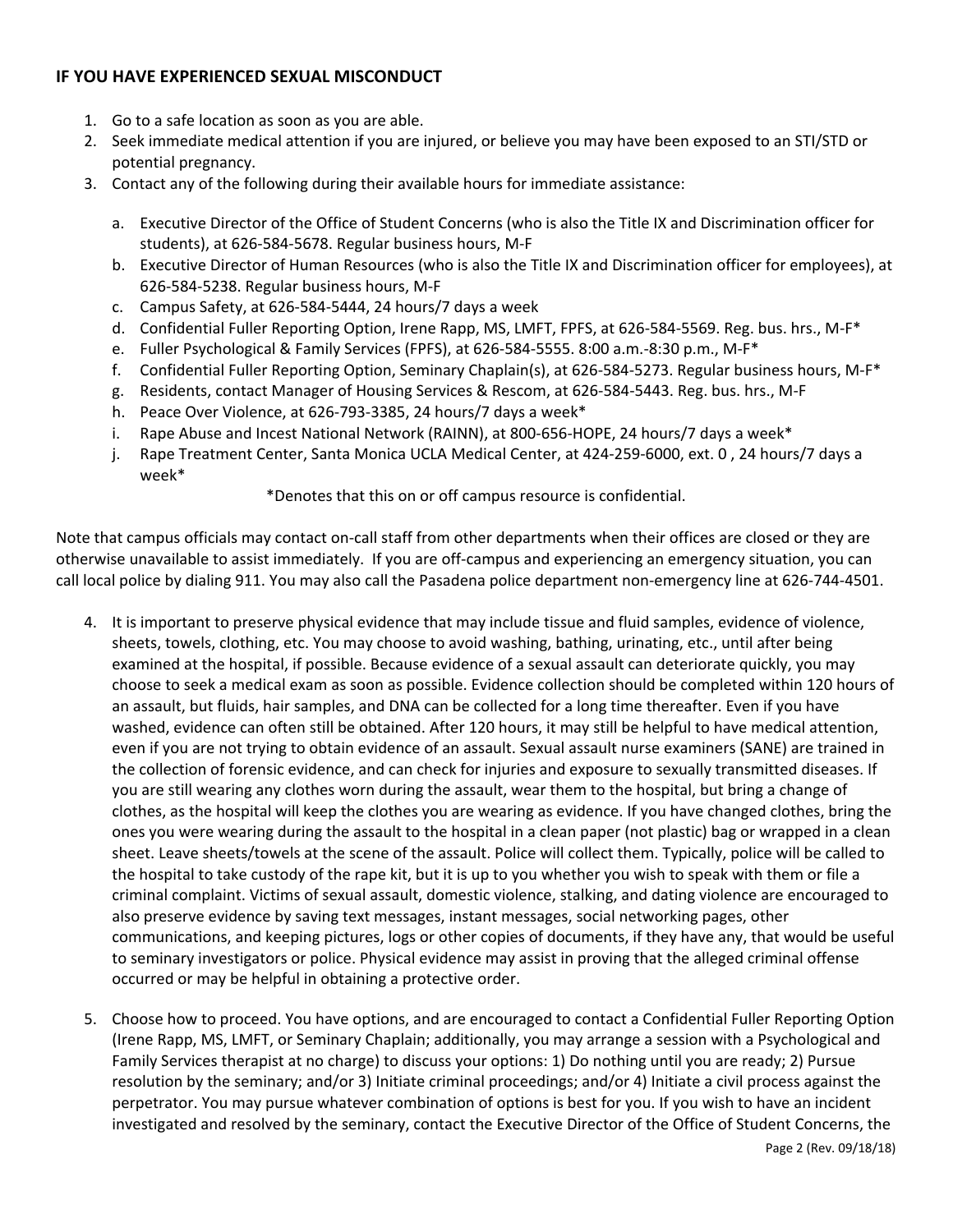seminary's Title IX Coordinator and the Title IX & Discrimination Officer for Students, if you are a student or the incident involves a student. If a student was not involved, then contact the Executive Director of Human Resources, the Title IX & Discrimination Officer for Employees. Seminary procedures will be explained. Those who wish incidents to be handled criminally should contact Campus Safety or local police where the assault occurred. A campus official is available to accompany students in making such reports, if desired. Contact the Executive Director of the Office of Student Concerns for more information.

# **ABOUT CONFIDENTIALITY**

*To make informed choices, all parties should be aware of confidentiality and privacy issues, as well as institutional mandatory reporting requirements.*

#### CONFIDENTIAL REPORTING

Students, faculty, and staff may wish that details of an incident be kept confidential. Fuller Psychological & Family Services (FPFS) clinicians, operating in that capacity, maintain confidentiality under their professional license, or that of their supervisor. You may contact FPFS to arrange a session with an FPFS therapist at no charge. Seminary Chaplain(s) are not required to report any information regarding an alleged sexual misconduct or interpersonal conduct to the Department of Safety, the Title IX Coordinator, or any other reporting body, without consent from the student or employee, provided they receive the information in performance of their pastoral counseling duties. Local resources such as crisis centers are also confidential and have no duty to report your information to the seminary. The seminary has designated the following employee(s) who can be consulted confidentially by students, faculty, and staff:

- Irene Rapp, MS, LMFT, Director of Training, FPFS, 626-584-5569, [irenerapp@fuller.edu](mailto:irenerapp@fuller.edu)
- FPFS clinicians, operating in that capacity, 626-584-5555, [www.fuller.edu/fpfs](http://www.fuller.edu/fpfs)
- Seminary Chaplain(s), in conjunction with providing pastoral counseling, 626-584-5273.

#### MANDATED REPORTING

All supervisors, administrators/managers, administrative faculty, other leaders, and community coordinators, are mandated reporters. Seminary employees listed here who are not designated above as confidential, are mandated reporters for all the details of which they are aware about an incident. They share this information with the Title IX Coordinator or Title IX & Discrimination Officer. Giving a mandated reporter notice of an incident constitutes official notice to the institution. Incidents of sexual misconduct will be taken seriously when official notice is given to the institution. Such incidents of sexual misconduct will be investigated and resolved in a prompt and equitable manner under the seminary's resolution procedures.

You may request confidentiality and/or that the Title IX Coordinator or designee provide you with remedies and resources without initiating a formal resolution process. The Title IX Coordinator or designee will weigh requests for confidentiality against the institutional need to address and remedy discrimination under Title IX. Generally, the seminary will be able to respect your wishes, unless it believes there is a threat to the community based on the use of weapons, violence, pattern, predation, or threatening conduct by the person being accused.

In cases where your request for confidentiality is granted, the seminary will offer you available resources, supports, and remedies. You are not obligated to pursue formal resolution in order to access the available resources. If the seminary decides it is obligated to pursue a formal resolution based on the notice you have given, you are not obligated to participate in the resolution process. However, the ability of the seminary to enforce its policies or provide some remedies may be limited as a result of your decision not to participate.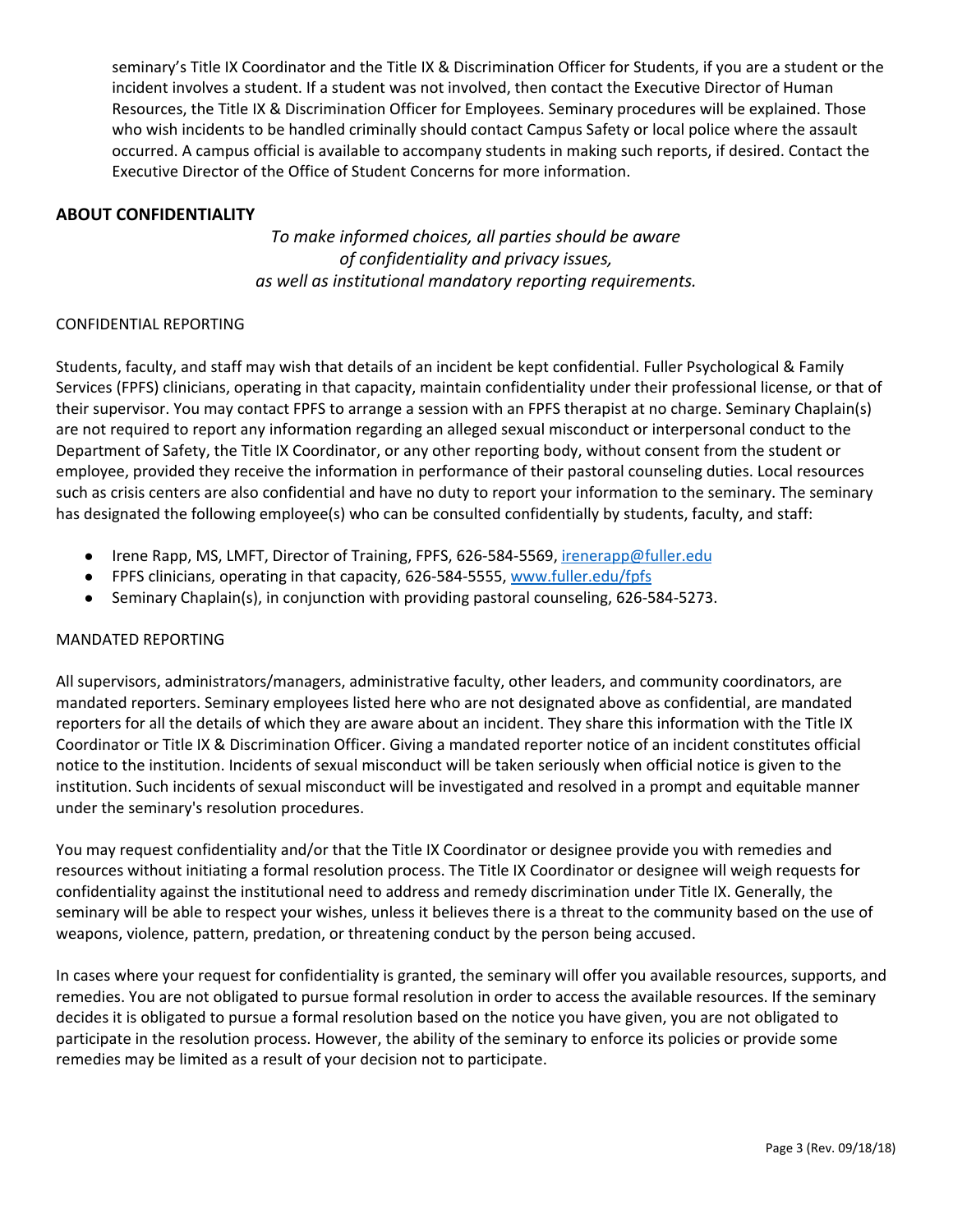# **POLICY**

Sexual misconduct, including sexual harassment, sexual violence, sexual exploitation, domestic violence, dating violence, sexual assault, and stalking are violations of Fuller Theological Seminary's Community Standards and its sexual misconduct policy. A number of federal laws and regulations, including Title IX, the Violence Against Women Act, and the Clery Act mandate how institutions respond to such allegations. Many types of sexual misconduct also constitute violations of California law.

Members of the campus community, guests, and visitors have a right to be free from sexual misconduct. All members of the community must conduct themselves in a way that does not infringe upon the rights of others. The seminary's sexual misconduct policy is intended to define expectations for appropriate conduct and outline resolution processes to address conduct that does not meet these expectations. When individuals accused of sexual misconduct are found to be in violation of the policy, the seminary will impose serious sanctions, as noted on the next page.

All members of the seminary community, guests, and visitors are protected by this policy regardless of their sexual orientation or gender identity. Whether or not the act happens on campus, the seminary has shared jurisdiction for all acts of sexual misconduct involving members of the seminary community. For more details on the seminary's Policy Against Sexual Misconduct, including interface with law enforcement agencies, please visit *Fuller.edu/TitleIX*.

Additional information about campus crime, state laws, and disclosures related to sexual misconduct can be found online in the campus Annual Security Report. Access it here:

[http://Fuller.edu/About/Institutional-Reports-and-Documents/Student-Right-to-Know-and-Consumer-Information/](http://www.fuller.edu/About/Institutional-Reports-and-Documents/Student-Right-to-Know-and-Consumer-Information/) under Security Report.

# **SURVIVOR REPORTING OPTIONS FLOW CHART**

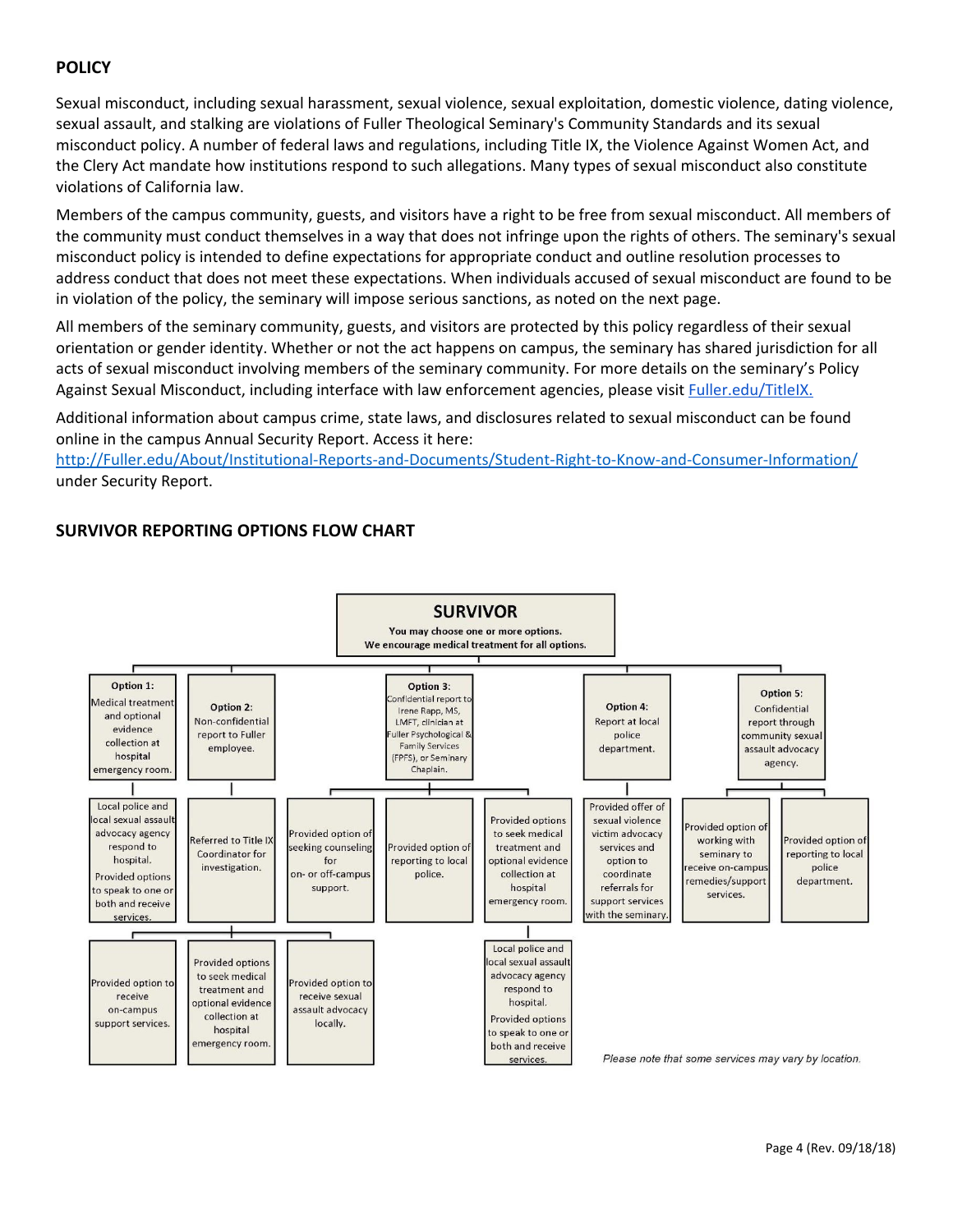# *The following are the definitions of conduct prohibited by the sexual misconduct policy.*

#### SEXUAL HARASSMENT

Sexual harassment is:

- unwelcome,
- sexual, sex-based, and/or gender-based verbal, written, online, and/or physical conduct.

#### HOSTILE ENVIRONMENT

A hostile environment is created when sexual harassment is:

- sufficiently severe, or
- persistent or pervasive, and
- objectively offensive that it:
	- o unreasonably interferes with, denies, or limits someone's ability to participate in or benefit from the seminary's educational or employment, social, and/or residential program.

*Sanctions range from warning through expulsion/termination.*

#### NON-CONSENSUAL SEXUAL CONTACT

Non-consensual sexual contact is:

- any intentional sexual touching,
- however slight,
- with any object,
- by a person upon another person,
- that is without consent and/or by force.

*Sanctions range from warning through expulsion/termination.*

# NON-CONSENSUAL SEXUAL INTERCOURSE

Non-consensual sexual intercourse is:

- any sexual intercourse
- however slight,
- with any object,
- by a person upon another person,

● that is without consent and/or by force. *Sanctions typically result in suspension or expulsion/termination.*

#### SEXUAL EXPLOITATION

● Occurs when one person takes non-consensual or abusive sexual advantage of another for his/her own advantage or benefit, or to benefit or advantage anyone other than the one being exploited, and

that behavior does not otherwise constitute one of other sexual misconduct offenses.

*Sanctions range from warning through expulsion/termination.*

INTIMATE PARTNER VIOLENCE (includes dating & domestic violence)

Intimate partner violence is:

● any instance of violence or abuse—verbal, physical, or psychological—that occurs between those who are in or have been in an intimate relationship with each other.

*Sanctions range from warning through expulsion/termination.*

#### **STALKING**

- repetitive and menacing
- pursuit, following, harassing, and/or interfering with the peace and/or safety of another.

*Sanctions typically result in suspension or expulsion/termination.*

#### RETALIATION

Retaliation is:

- any adverse action.
- taken against a person participating in a protected activity,
- because of that person's participation in that protected activity
	- o Subject to limitations imposed by academic freedom.

*Sanctions range from warning through expulsion/termination.*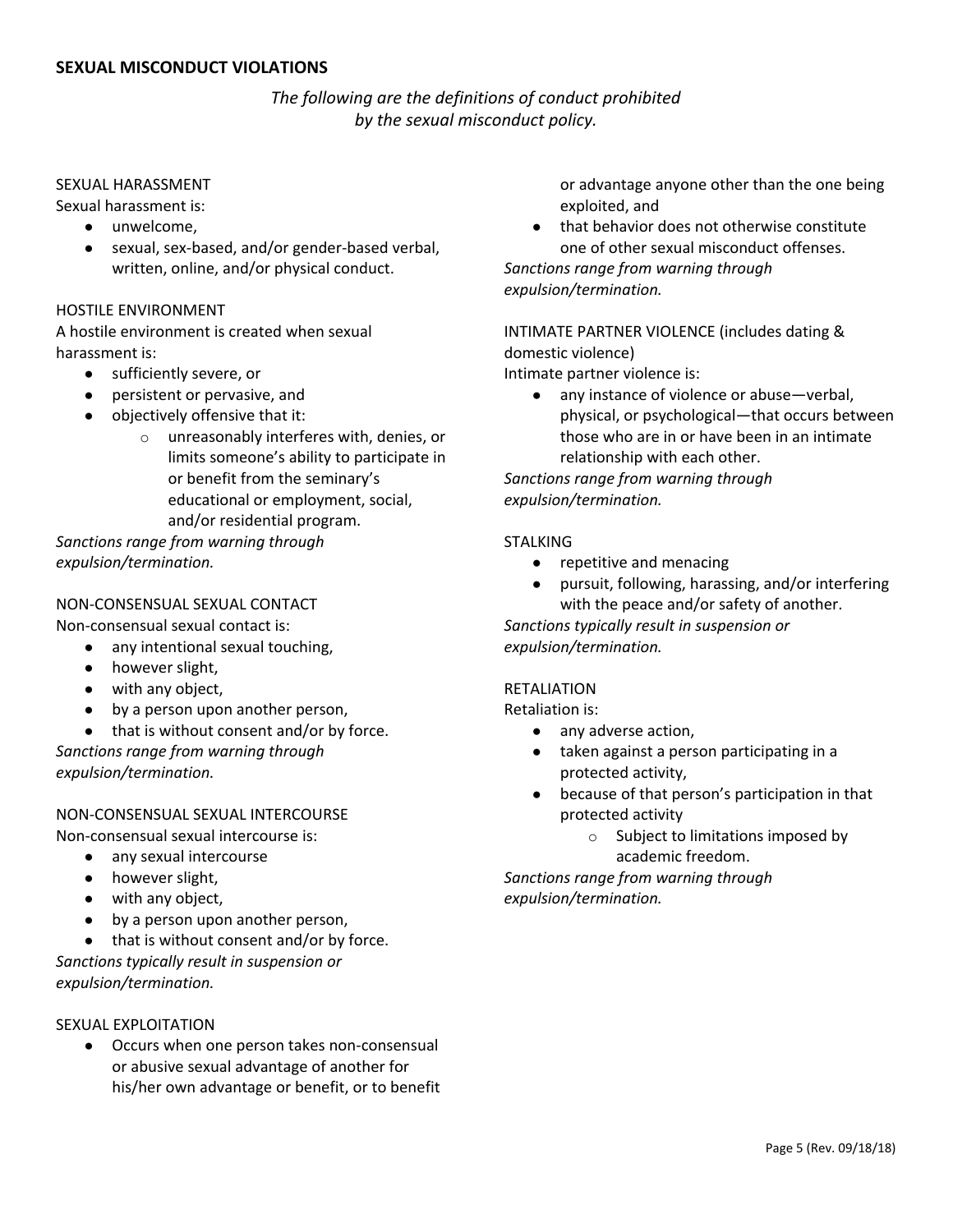#### **CONSENT**

# *Knowing, voluntary, and clear permission, by word or action, to engage in mutually agreed upon sexual activity or contact.*

Since individuals may experience the same interaction in different ways, it is the responsibility of each party to make certain that the other has provided ongoing, clear consent to engaging in the activity or contact.

A person may withdraw consent at any time during sexual activity or contact through words or actions. If that happens, the other party must immediately cease the activity or contact. Pressuring another person into sexual activity can constitute coercion, which is also considered to be sexual misconduct.

Silence or the absence of resistance alone does not constitute consent. A victim is not required to resist or say "no" for an offense to be proven.

Consent to some forms of sexual activity (e.g., kissing, fondling, etc.) should not be construed as consent for other kinds of sexual activities (e.g., intercourse).

Being or having been in a dating relationship with the other party does not mean that consent for sexual activity exists.

Previous consent to sexual activity does not imply consent to sexual activity in the future.

To legally give consent in California, individuals must be at least 18 years old.

#### FORCE

Force is defined as direct or indirect use of physical violence and/or imposing physically on someone to gain sexual access. Force, unless part of mutually-permissible kink, is a clear demonstration of a lack of consent.

#### INCAPACITATION

Incapacitation is defined as a state in which individuals are unable to make rational, reasonable decisions because they lack the capacity to understand the "who, what, when, where, why, or how" of a situation or interaction. Individuals cannot give sexual consent if they can't understand what is happening, or if they are disoriented, helpless, asleep, or unconscious for any reason. That applies even if it is because they voluntarily consumed alcohol or drugs. Unless consent is "knowing," it is not valid. Those engaging in sexual activity who know or should have known that the other party is incapacitated are engaging in sexual misconduct. The possession, use, distribution, and/or administration of any incapacitating substances is prohibited.

The fact that a responding party was intoxicated, and thus did not realize the reporting party was incapacitated, does not excuse sexual misconduct.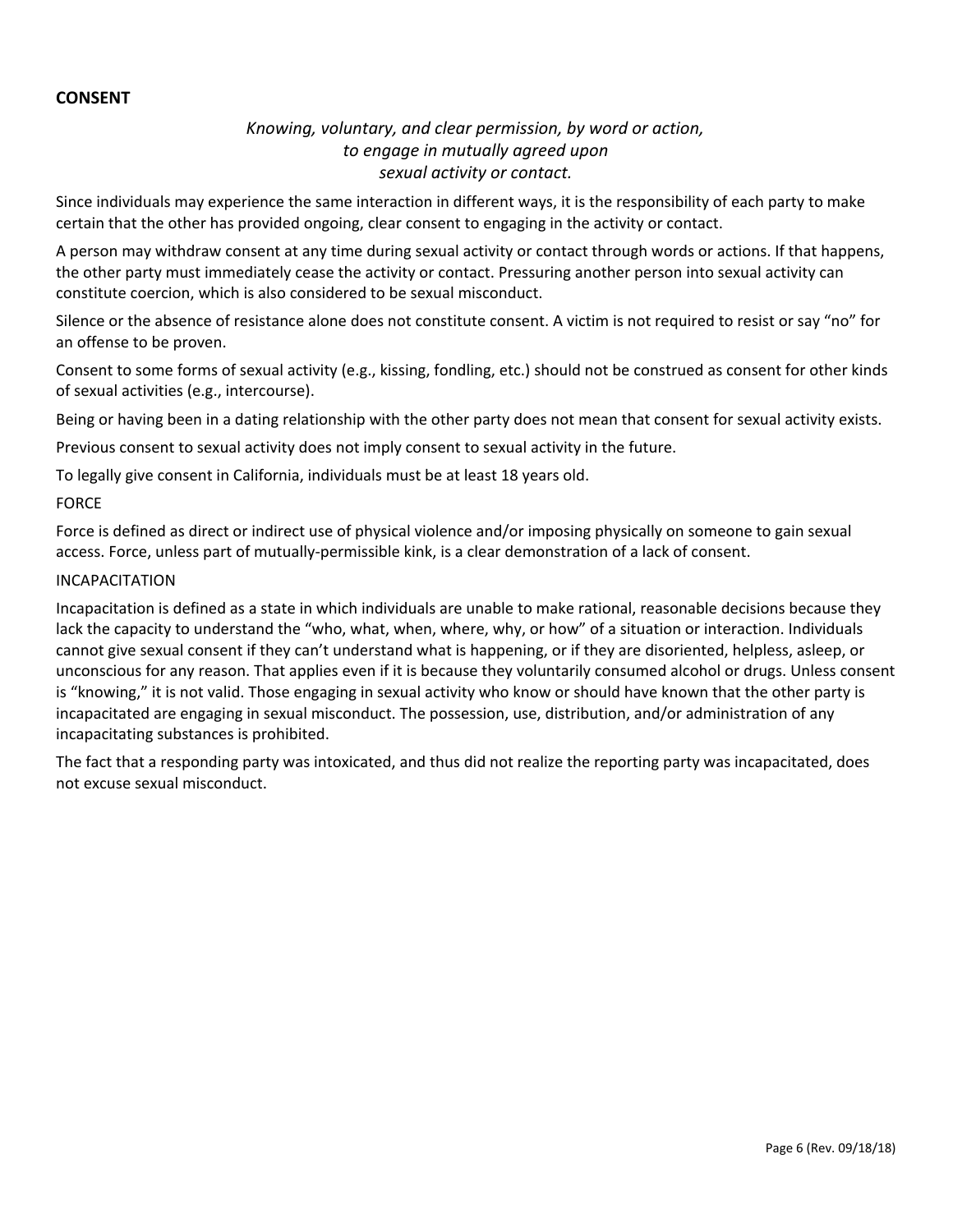# **YOUR RIGHTS**

*Fuller Theological Seminary strives to provide members of the seminary community with fair and equitable resolution processes that include both formal and informal options.*

#### REPORTING

- Reporting parties have the right to notify law enforcement of incidents and to receive assistance from seminary personnel in doing so.
- Reporting parties may decline to report to law enforcement if they so wish.
- Reporting parties have the right to have their allegations investigated and resolved internally by the seminary.

#### FAIRNESS

- All members of the seminary community have the right to have reported incidents addressed according to the published seminary complaint resolution procedures.
- All parties have equal opportunities to have a support person of their choosing or offered by the institution present throughout all resolution proceedings (including intake, interviews, etc.). This person can be an advisor, advocate, attorney, family member, friend, faculty member, etc.
- All parties have the right to written notice of the outcome of sexual misconduct resolution proceedings.
- Reporting parties and witnesses will receive amnesty for minor infractions (e.g., alcohol and drug violations) that are secondary to incidents of sexual misconduct.
- Reporting parties, their supporters, and witnesses have a right to be free from retaliation.

#### SUPPORT

- Students have a right to be notified of their ability to access campus counseling services.
- Students and employees have a right to be notified of on- and off-campus supportive resources.
- All parties involved in sexual misconduct allegations will receive the information and assistance needed to effectively participate in all proceedings.
- Reporting parties have the right to seek orders of protection, no-contact orders, restraining orders, or similar lawful orders issued by criminal, civil, or tribal courts, and may seek the help of Campus Safety in requesting and/or enforcing.

#### **REMEDIES**

The seminary may take whatever steps are deemed necessary to appropriately respond to allegations of sexual misconduct, protect students' rights, and keep members of the seminary community safe from further harm. Measures include, but are not limited to:

- Issuing interim suspensions pending a complaint resolution process.
- Reporting incidents to local police and/or prosecutors.
- Referring to counseling and health services.
- Referring to the Employee Assistance Program.
- Providing education to the community.
- Altering the housing situation of the reporting or responding party.
- Altering work arrangements for employees.
- Providing Campus Safety escorts.
- Providing transportation assistance.
- Implementing contact limitations between the parties.
- Offering adjustments to academic deadlines, course schedules, etc.
- $\bullet$

These measures are available regardless of whether a reporting party seeks formal resolution or makes a crime report by submitting a request to a Title IX & Discrimination Officer.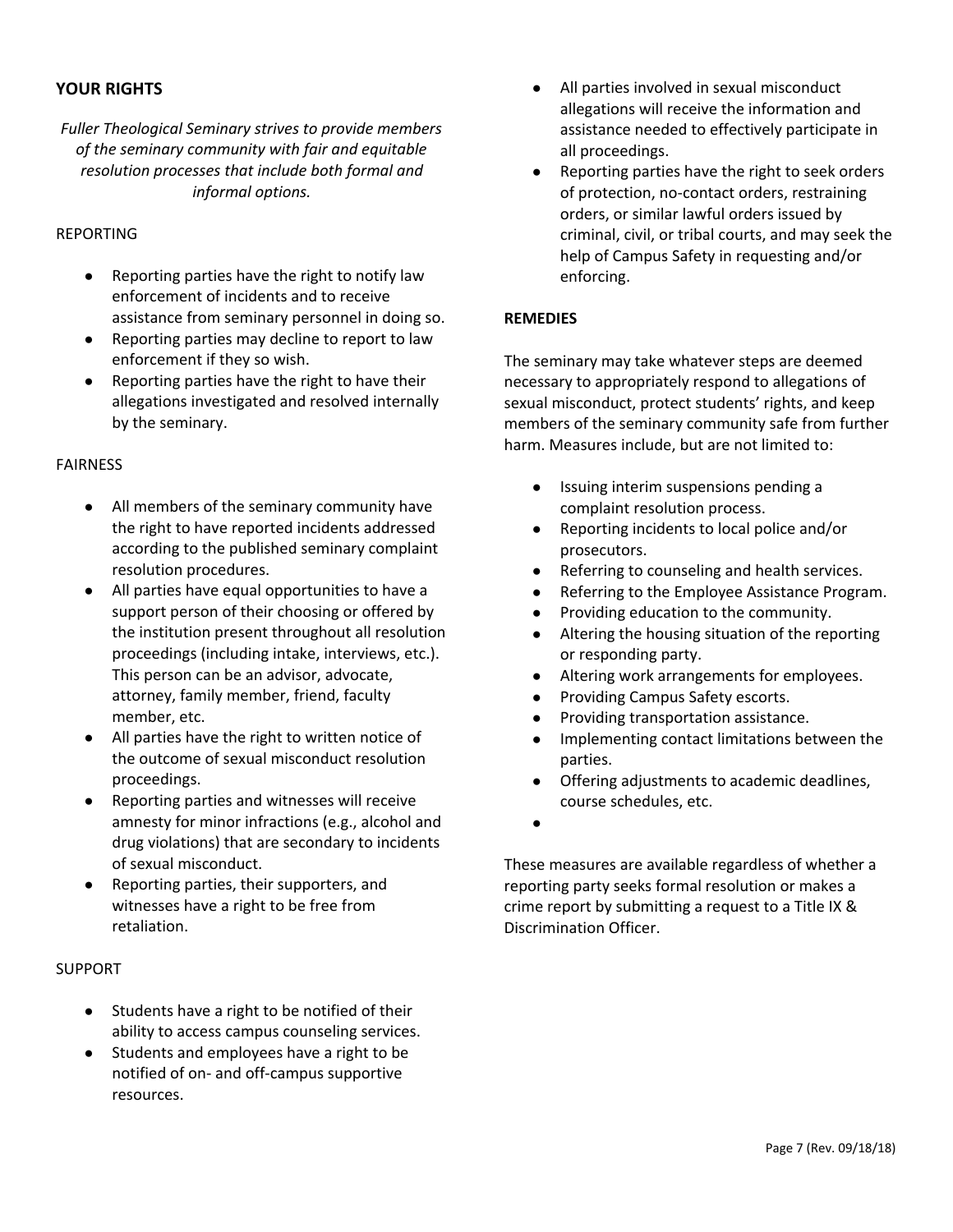# **PROCEDURES**

If a report of dating violence, domestic violence, sexual assault, or stalking is reported to the seminary, below are the *procedures the seminary will follow:*

#### INTAKE

A seminary official (the Title IX Coordinator or designee) will assist the reporting party with making choices and accessing resources. Assuming the reporting party chooses to move forward with a seminary resolution, the next step is a preliminary inquiry. The preliminary inquiry is expected to take approximately 2-5 business days.

All resolutions will be conducted by seminary officials who receive annual training on issues related to domestic violence, dating violence, sexual assault, and stalking, and on how to conduct an investigation process that protects the safety of victims and promotes accountability.

The resolution process is confidential. The institution will protect the confidentiality of victims, consistent with federal law. Title IX-related resolutions are not subject to publicly available recordkeeping provisions. Any release of information about a resolution will be accomplished without the inclusion of identifying information about the victim, to the extent permissible by law.

#### PRELIMINARY INQUIRY

An initial determination is made about the allegations and whether to move them forward to a formal investigation or to see informal resolution. This decision is made by the Title IX Coordinator or designee, taking into account the nature of the allegations and the reporting party's wishes. If the decision is made to move forward, the Title IX Coordinator or designee refers the allegations to investigators. Typically, investigators are assigned in two to three business days, once a decision is made to move forward with a formal investigation.

#### INVESTIGATIONS

An investigative model is used to resolve allegations. Trained investigators will provide an investigation that is prompt, thorough, reliable, equitable, fair, and impartial. They will interview reporting and responding

parties and witnesses, and prepare reports with their findings and sanctioning recommendations. Information about all the steps in the investigative process is available at [Fuller.edu/TitleIX](http://www.fuller.edu/TitleIX).

## BEING HEARD DURING THE COMPLAINT RESOLUTION PROCESS

Both the reporting and responding party will each have an opportunity to review the findings and recommendations prepared by the investigator(s) and have an opportunity to submit a written response to be included along with the findings and recommendations, to be reviewed by the seminary official making the decision as to the outcome of the resolution. The parties are each provided a minimum of five business days to submit a written response.

#### STANDARD OF EVIDENCE

The seminary uses a preponderance of evidence standard. Decision-makers consider whether, given the available credible evidence, it is more likely than not that a violation occurred.

#### PAST HISTORY

The past sexual history or character of an individual is not considered unless it is determined to be highly relevant. All such information sought to be entered for consideration by a party or the seminary will be presumed irrelevant until evidence of its relevance is offered. The existence of a pattern of behavior by a responding party may be relevant to the finding and sanction imposed. Both parties will be notified in advance if such information has been deemed relevant and will be considered during the process.

#### FINAL DETERMINATION

The parties will be informed in writing of the result of the complaint resolution procedure, without significant delay between the notifications to each party. This notice will include the procedures for appealing the decision, any change to the results that occurs prior to the time that such results become final, and when results are considered to be final. The results will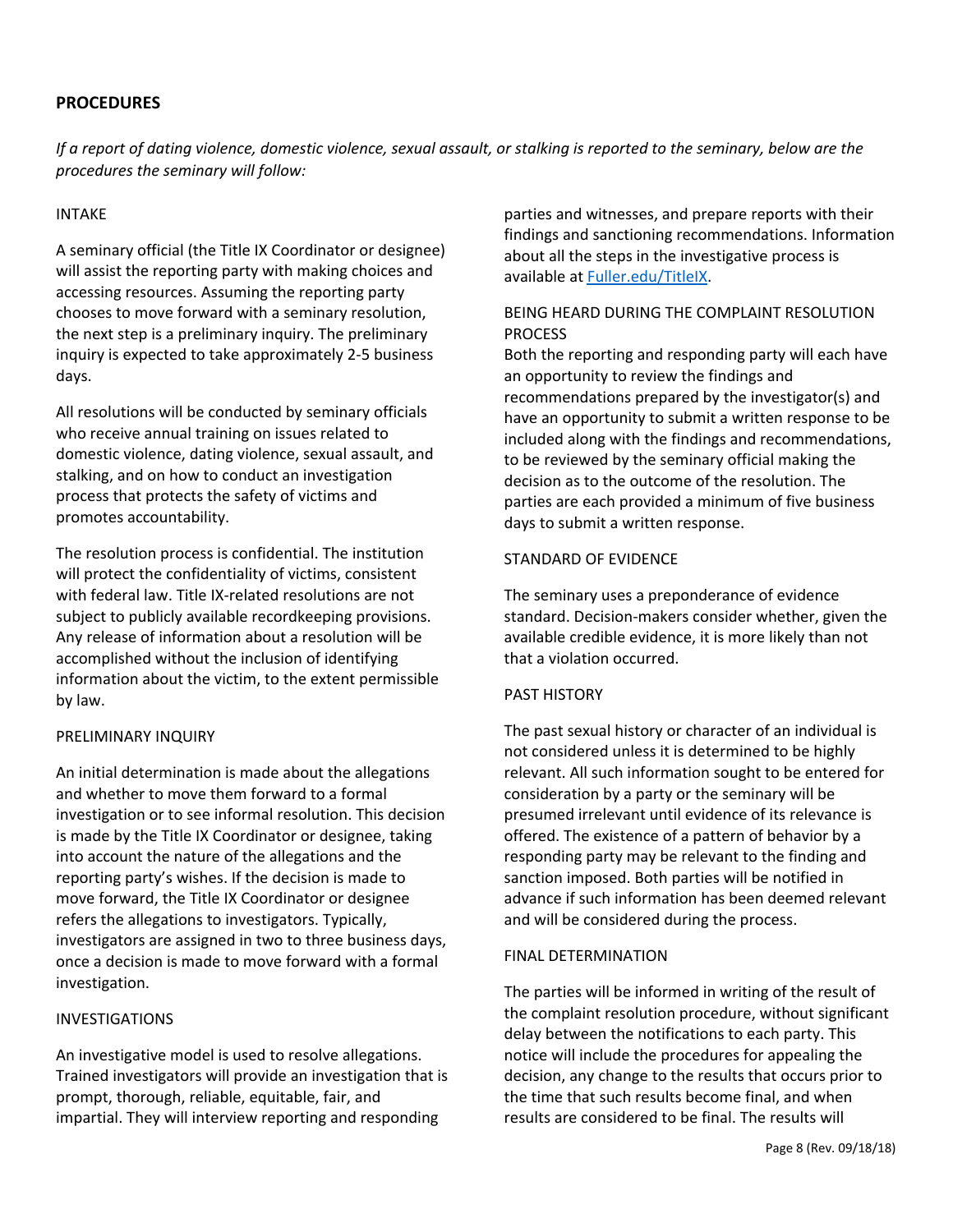include any sanctions imposed by the seminary, include the rationale for the result.

#### APPEALS

All parties involved in sexual misconduct proceedings may appeal decisions within the timeframe as set forth in the letter of decision (usually within two weeks of notice of the outcome) on the basis of the [4] purposes permitted by the seminary's policy. All parties are

included in any appeal reconsideration and have equal rights of participation. See the seminary's Complaint Resolution Procedures: Sexual Harassment, Unlawful Discrimination, Unlawful Harassment, Sexual Misconduct, Retaliation, at [Fuller.edu/TitleIX,](http://www.fuller.edu/TitleIX) for further details.

# **RISK REDUCTION**

#### RISK REDUCTION FOR INTIMATE PARTNER/DATING VIOLENCE, STALKING, SEXUAL HARASSMENT, AND SEXUAL VIOLENCE

While victim-blaming is never appropriate and Fuller Theological Seminary fully recognizes that only those who commit sexual misconduct are responsible for their actions, Fuller Seminary provides the suggestions that follow to help individuals reduce their risk of being victimized and their risk of committing acts of sexual misconduct.

#### REDUCING THE RISK OF VICTIMIZATION

- Don't rely on the other person (Fuller student or employee) following the seminary's Sexual Standards Community Standard.
- Make any of your limits/boundaries known as early as possible.
- Clearly and firmly articulate consent or lack of consent.
- Remove yourself, if possible, from an aggressor's physical presence.
- Reach out for help, either from someone who is physically nearby or by calling someone. People around you may be waiting for a signal that you need help.
- Take affirmative responsibility for your alcohol and/or drug consumption. Alcohol and drugs can increase your vulnerability to sexual victimization.
- Look out for your friends, and ask them to look out for you. Respect them, and ask them to respect you, but be willing to challenge each other about high-risk choices.

REDUCING THE RISK OF BEING ACCUSED OF SEXUAL MISCONDUCT

- Show your potential partner respect if you are in a position of initiating sexual behavior, including kissing, petting, touching, etc.
- If a potential partner says "no," accept it and don't push. If you want a "yes," ask for it, and don't proceed without clear permission.
- Clearly communicate your intentions to your potential sexual partners, and give them a chance to share their intentions and/or boundaries with you.
- Respect personal boundaries. If you are unsure what's OK in any interaction, ask.
- Avoid ambiguity. Don't make assumptions about consent, about whether someone is attracted to you, how far you can go with that person, or if the individual is physically and mentally able to consent. If you have questions or are unclear, you don't have consent.
- Don't take advantage of the fact that someone may be under the influence of drugs or alcohol, even if that person chose to become that way. Others' loss of control does not put you in control.
- Be on the lookout for mixed messages. That should be a clear indication to stop and talk about what your potential partner wants or doesn't want to happen. That person may be undecided about how far to go with you, or you may have misread a previous signal.
- Respect the timeline for sexual behaviors with which others are comfortable, and understand that they are entitled to change their minds.